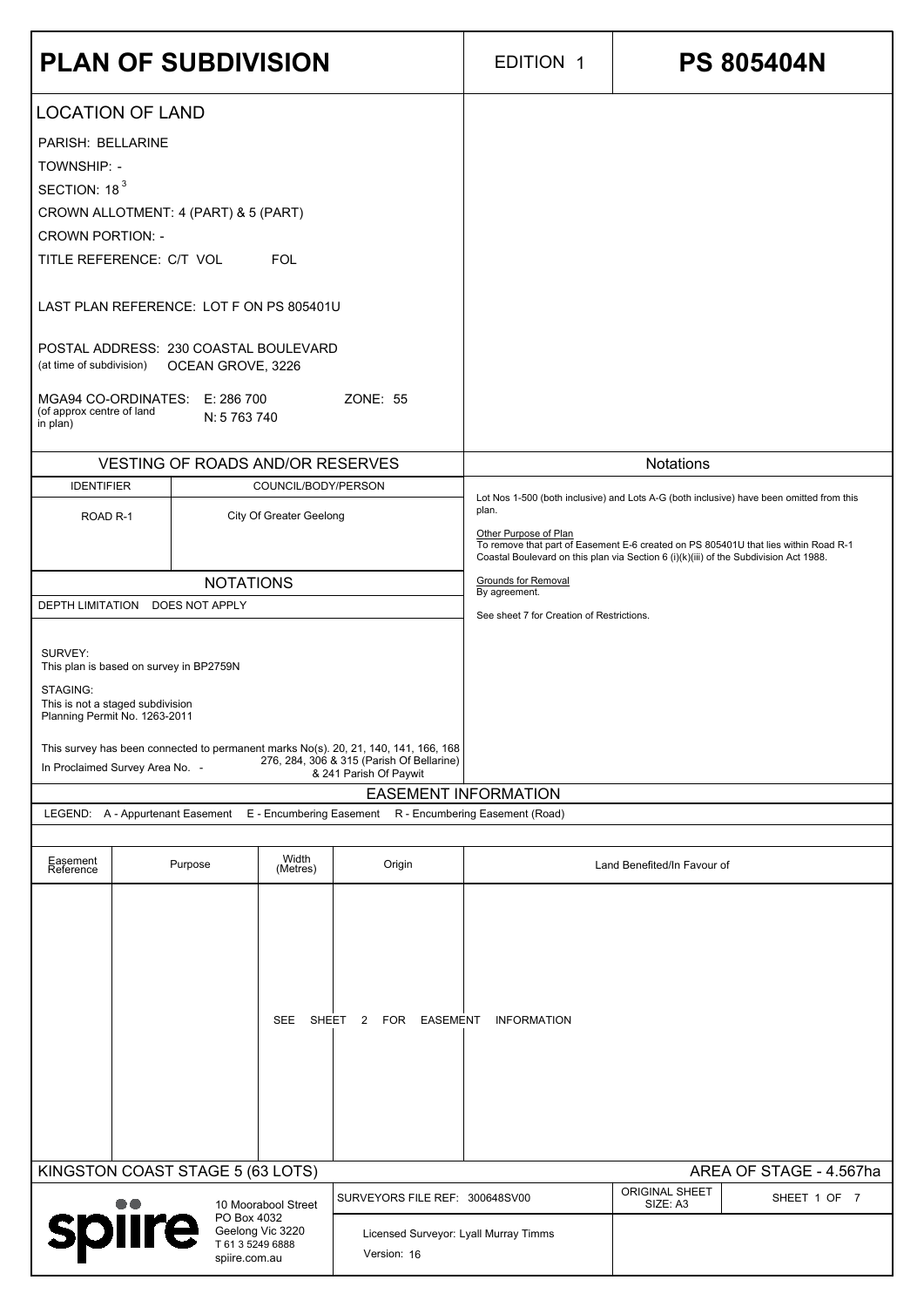|                                                                                                                           |             |                                                          | <b>ORIGINAL SHEET</b><br>SIZE: A3 | SHEET <sub>2</sub> |
|---------------------------------------------------------------------------------------------------------------------------|-------------|----------------------------------------------------------|-----------------------------------|--------------------|
| $\bullet\bullet$<br>10 Moorabool Street<br>spiire<br>PO Box 4032<br>Geelong Vic 3220<br>T 61 3 5249 6888<br>spiire.com.au | Version: 16 | Licensed Surveyor: Lyall Murray Timms<br>Ref: 300648SV00 |                                   |                    |

# **PS 805404N**

| <b>EASEMENT INFORMATION</b>                                                               |                                              |                   |                                                 |                                                   |  |  |  |  |
|-------------------------------------------------------------------------------------------|----------------------------------------------|-------------------|-------------------------------------------------|---------------------------------------------------|--|--|--|--|
| LEGEND: A - Appurtenant Easement E - Encumbering Easement R - Encumbering Easement (Road) |                                              |                   |                                                 |                                                   |  |  |  |  |
| Easement<br>Reference                                                                     | Purpose                                      | Width<br>(Metres) | Origin                                          | Land Benefited / In Favour of                     |  |  |  |  |
| $E-1$                                                                                     | Drainage                                     | 3                 | PS 805383T                                      | <b>City of Greater Geelong</b>                    |  |  |  |  |
| $E-1$                                                                                     | <b>Pipelines or Ancillary</b><br>Purposes    | 3                 | PS 805383T<br>Section 136 of The Water Act 1989 | <b>Barwon Region Water Corporation</b>            |  |  |  |  |
| $E-2$                                                                                     | <b>Pipelines or Ancillary</b><br>Purposes    | See Diag.         | PS 721153D<br>Section 136 of The Water Act 1989 | <b>Barwon Region Water Corporation</b>            |  |  |  |  |
| $E-3$                                                                                     | Drainage                                     | $\overline{2}$    | PS 721153D                                      | <b>City of Greater Geelong</b>                    |  |  |  |  |
| $E-4$                                                                                     | Supply of Gas<br>As Set out in MCP No.AA1261 | $\overline{2}$    | PS 721153D                                      | Ausnet Gas Services Pty Ltd<br>A.C.N. 086 015 036 |  |  |  |  |
| $E-5$                                                                                     | <b>Pipelines or Ancillary</b><br>Purposes    | 2.50              | PS 721157U<br>Section 136 of The Water Act 1989 | <b>Barwon Region Water Corporation</b>            |  |  |  |  |
| $E-6$                                                                                     | <b>Pipelines or Ancillary</b><br>Purposes    | 3                 | PS 721157U<br>Section 136 of the Water Act 1989 | <b>Barwon Region Water Corporation</b>            |  |  |  |  |
| $E-6$                                                                                     | Drainage                                     | 3                 | PS 721157U                                      | <b>City of Greater Geelong</b>                    |  |  |  |  |
| $E-7$                                                                                     | Drainage                                     | $\overline{2}$    | PS721157U                                       | <b>City of Greater Geelong</b>                    |  |  |  |  |
| $E-8$                                                                                     | <b>Pipelines or Ancillary</b><br>Purposes    | See Diag.         | PS 805401U<br>Section 136 of the Water Act 1989 | <b>Barwon Region Water Corporation</b>            |  |  |  |  |
| $E-8$                                                                                     | Drainage                                     | See Diag.         | PS 805401U                                      | <b>City of Greater Geelong</b>                    |  |  |  |  |
| $E-9$                                                                                     | Drainage                                     | $\overline{2}$    | This Plan                                       | <b>City of Greater Geelong</b>                    |  |  |  |  |
| $E-10$                                                                                    | <b>Pipelines or Ancillary</b><br>Purposes    | 2.50              | This Plan<br>Section 136 of the Water Act 1989  | <b>Barwon Region Water Corporation</b>            |  |  |  |  |
| $E-11$                                                                                    | Drainage                                     | 3                 | This Plan                                       | <b>City of Greater Geelong</b>                    |  |  |  |  |
| $E-11$                                                                                    | Pipelines or Ancillary<br>Purposes           | 3                 | This Plan<br>Section 136 of the Water Act 1989  | <b>Barwon Region Water Corporation</b>            |  |  |  |  |
|                                                                                           |                                              |                   |                                                 |                                                   |  |  |  |  |
|                                                                                           |                                              |                   |                                                 |                                                   |  |  |  |  |
|                                                                                           |                                              |                   |                                                 |                                                   |  |  |  |  |
|                                                                                           |                                              |                   |                                                 |                                                   |  |  |  |  |
|                                                                                           |                                              |                   |                                                 |                                                   |  |  |  |  |
|                                                                                           |                                              |                   |                                                 |                                                   |  |  |  |  |
|                                                                                           |                                              |                   |                                                 |                                                   |  |  |  |  |
|                                                                                           |                                              |                   |                                                 |                                                   |  |  |  |  |
|                                                                                           |                                              |                   |                                                 |                                                   |  |  |  |  |
|                                                                                           |                                              |                   |                                                 |                                                   |  |  |  |  |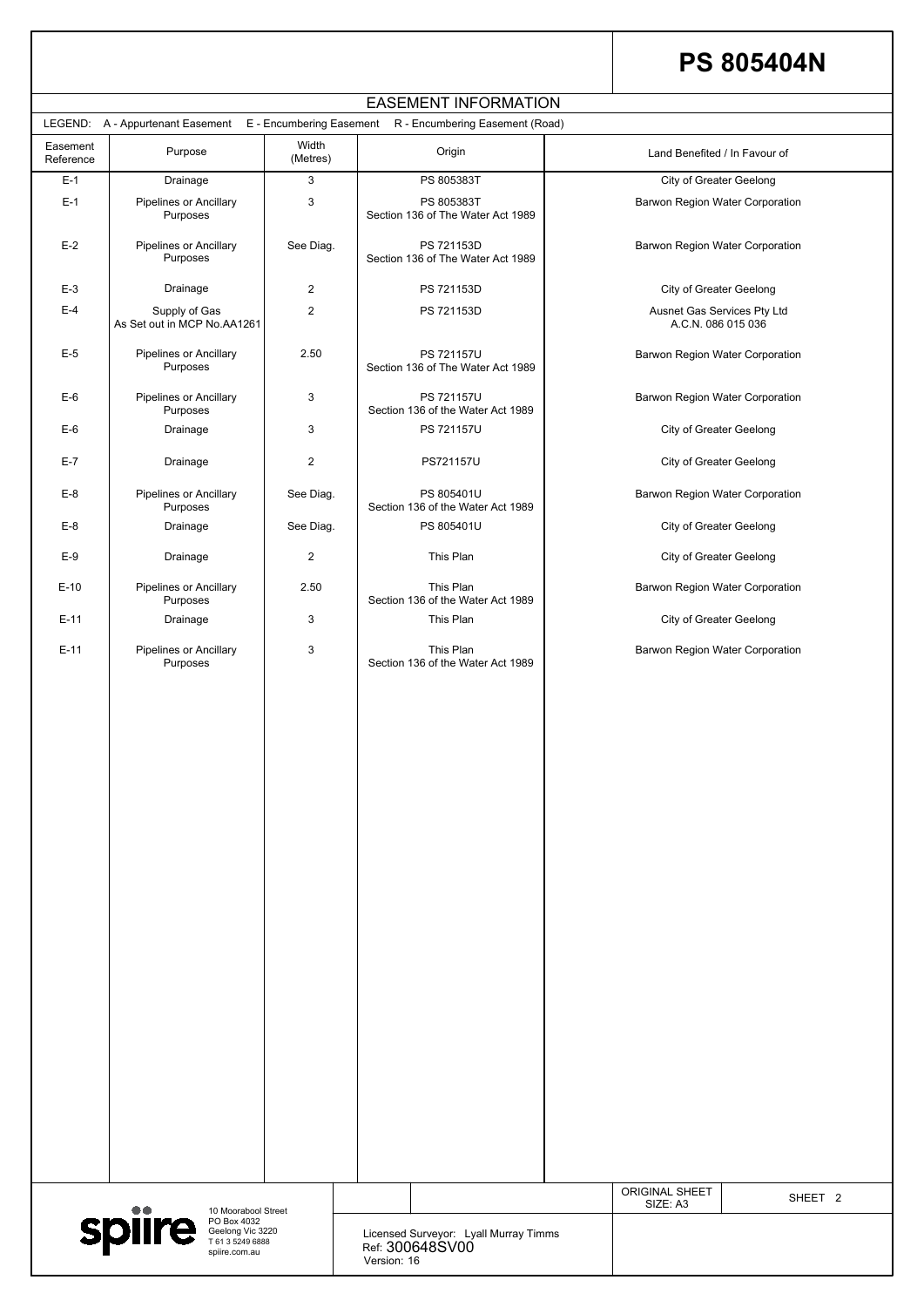| $\mathbf{I}$<br>$7^{\circ}45'00''$<br>(29.71)<br>97°45'<br>$\sim$ 7.<br>E-1<br>277°45'<br><b>ENLARGEMENT</b><br><b>SCALE 1:500</b> | LIMESTONE<br>WAY                                                     | $\boldsymbol{\beta}$                                                    | $\mathcal{S}_{\mathcal{C}_{\mathcal{C}}}$<br>Enlargement<br>H<br>$97°48'$ $E-8$<br>$\frac{1}{97\cdot 49}$ , $\frac{1}{2}\frac{5}{12}$<br>ھ ج<br>Ln. | $\langle \mathcal{Z}, \mathcal{Y} \rangle$<br><b>ENLARGEMENT</b><br><b>SCALE 1:500</b> | 302°28.<br>92°29.  |
|------------------------------------------------------------------------------------------------------------------------------------|----------------------------------------------------------------------|-------------------------------------------------------------------------|-----------------------------------------------------------------------------------------------------------------------------------------------------|----------------------------------------------------------------------------------------|--------------------|
|                                                                                                                                    | 10 Moorabool Street                                                  | <b>SCALE</b><br>1:5000                                                  | 50<br>50<br>150<br>200<br>100<br>سلسينا<br>LENGTHS ARE IN METRES                                                                                    | <b>ORIGINAL SHEET</b><br>SIZE: A3                                                      | SHEET <sub>3</sub> |
| <b>spiire</b>                                                                                                                      | PO Box 4032<br>Geelong Vic 3220<br>T 61 3 5249 6888<br>spiire.com.au | Licensed Surveyor: Lyall Murray Timms<br>Ref: 300648SV00<br>Version: 16 |                                                                                                                                                     |                                                                                        |                    |

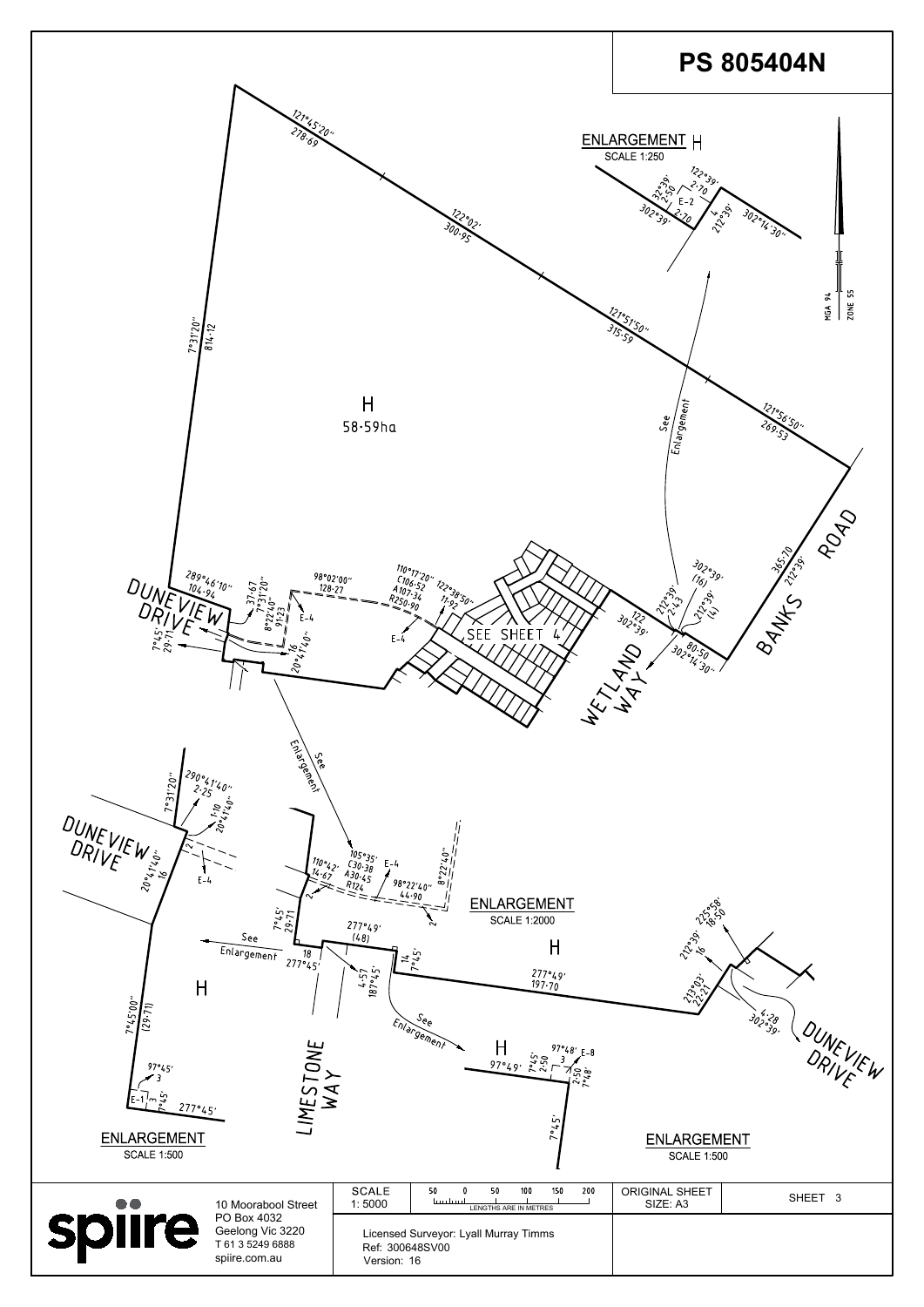| <b>. .</b> | 10 Moorabool Street                                                  | <b>SCALE</b><br>1:1250         | 50<br>12.5<br>37.5<br>12.5<br>ا بینبایین را<br>LENGTHS ARE IN METRES | <b>ORIGINAL SHEET</b><br>SIZE: A3 | SHEET 4 |
|------------|----------------------------------------------------------------------|--------------------------------|----------------------------------------------------------------------|-----------------------------------|---------|
|            | PO Box 4032<br>Geelong Vic 3220<br>T 61 3 5249 6888<br>spiire.com.au | Ref: 300648SV00<br>Version: 16 | Licensed Surveyor: Lyall Murray Timms                                |                                   |         |

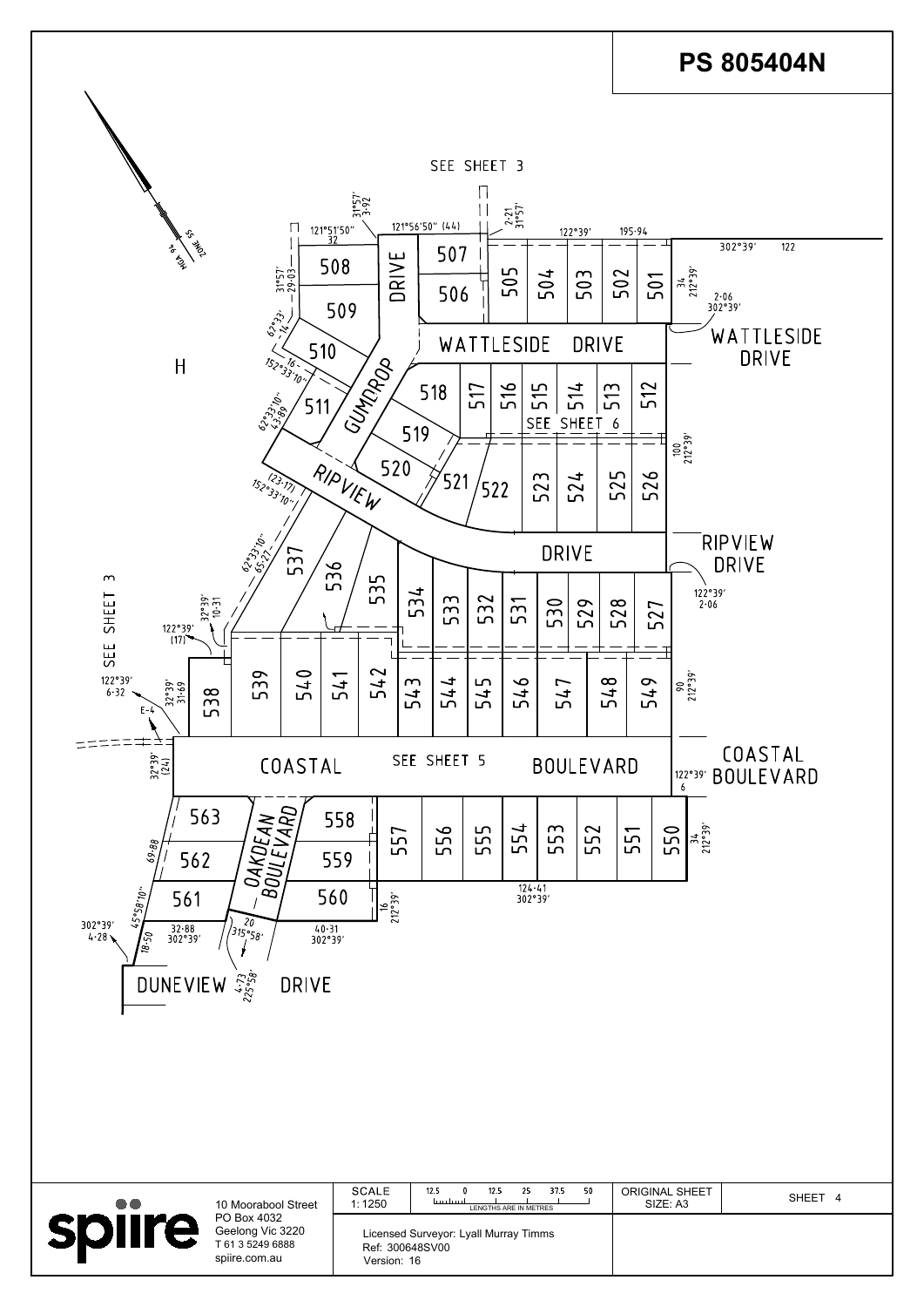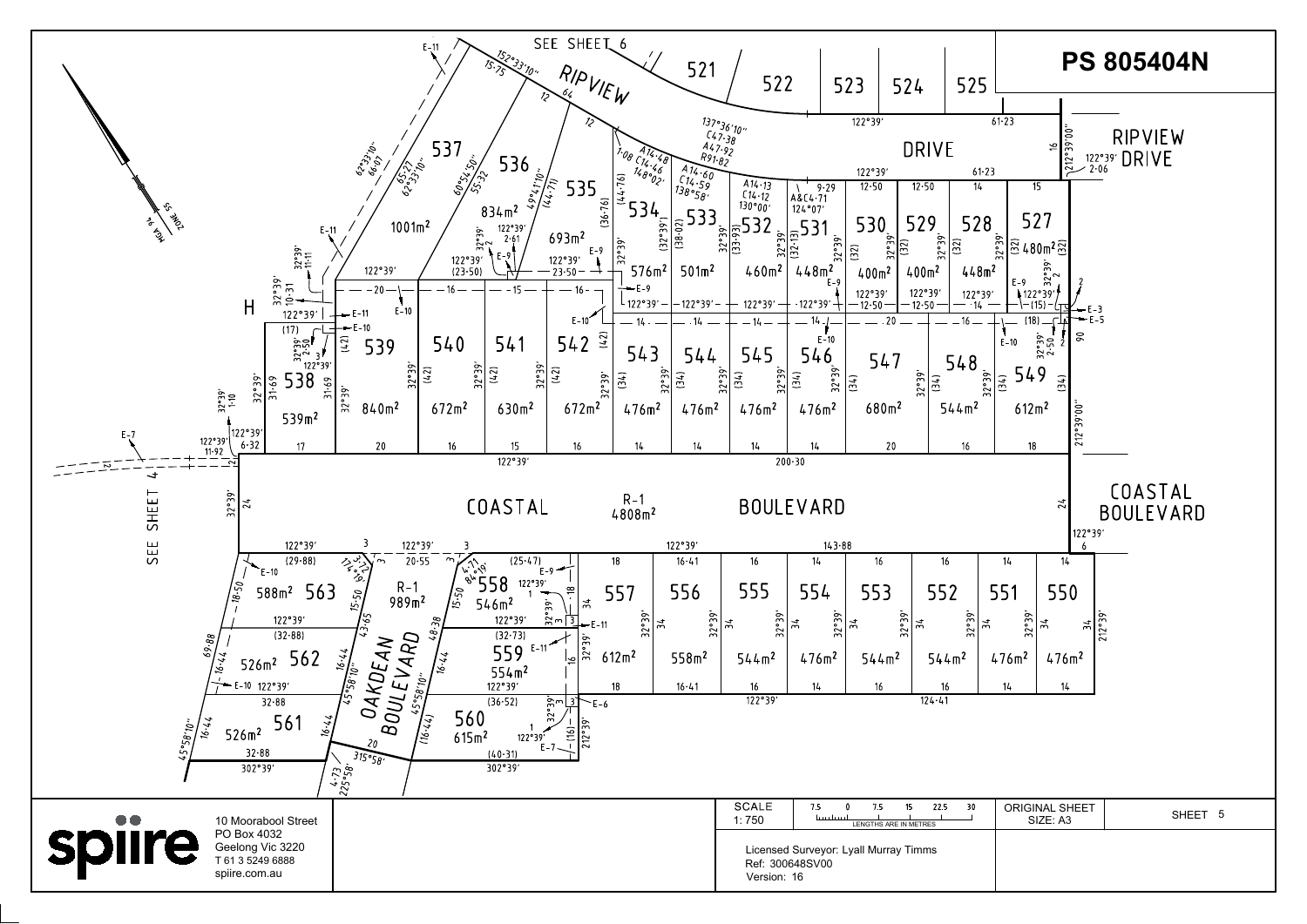